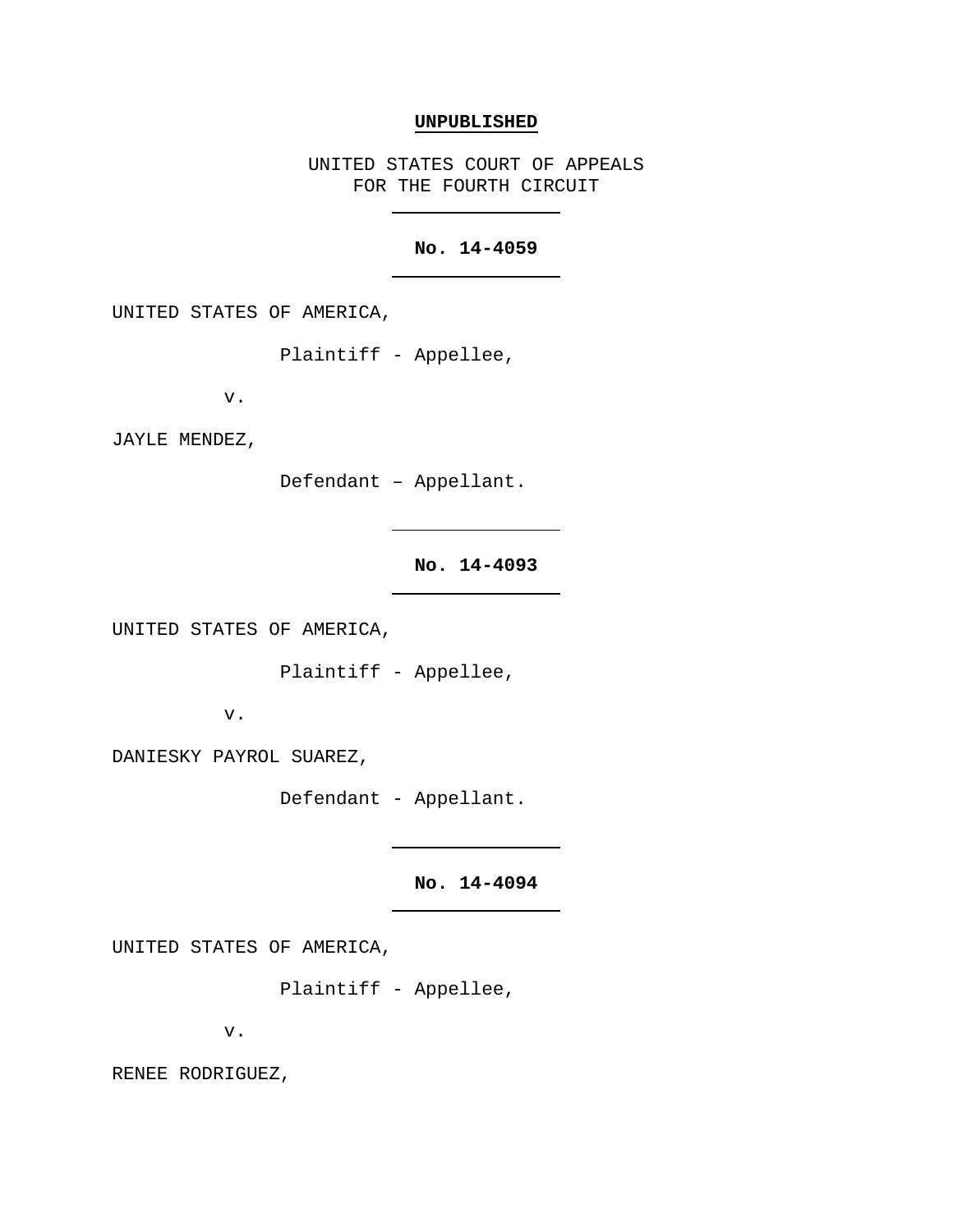Defendant - Appellant.

Appeals from the United States District Court for the Middle District of North Carolina, at Greensboro. Catherine C. Eagles, District Judge. (1:13-cr-00259-CCE-1; 1:13-cr-00259-CCE-2; 1:13-cr-00259-CCE-4)

Submitted: October 31, 2014 Decided: November 7, 2014

Before KING, GREGORY, and KEENAN, Circuit Judges.

Affirmed by unpublished per curiam opinion.

Kathleen A. Gleason, BROOKS, PIERCE, MCLENDON, HUMPHREY & LEONARD, LLP, Greensboro, North Carolina; Don D. Carter, DON D. CARTER, ATTORNEY AT LAW, PLLC, Greensboro, North Carolina; Thomas H. Johnson, Jr., GRAY & JOHNSON, LLP, Greensboro, North Carolina, for Appellants. Ripley Rand, United States Attorney, Frank J. Chut, Jr., Assistant United States Attorney, Greensboro, North Carolina, for Appellee.

Unpublished opinions are not binding precedent in this circuit.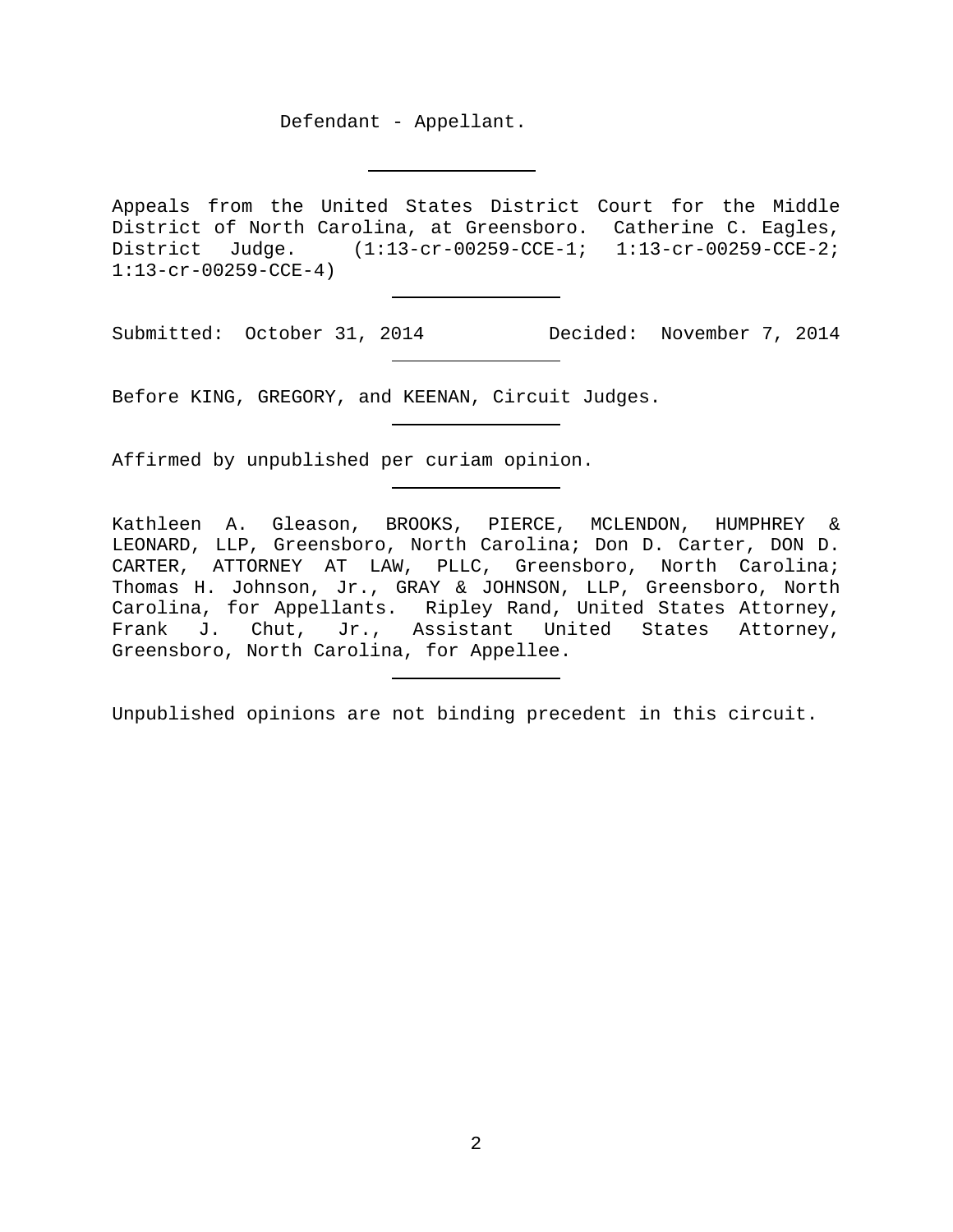PER CURIAM:

Jayle Mendez, Daniesky Suarez, and Renee Rodriguez pled guilty to conspiracy to possess counterfeit access devices, in violation of 18 U.S.C. § 1029(b)(2) (2012). Mendez also pled guilty to aggravated identity theft, in violation of 18 U.S.C. § 1028A (2012). The district court sentenced Mendez to fiftyfour months' imprisonment, Suarez to forty-six months' imprisonment, and Rodriguez to thirty-seven months' imprisonment.

On appeal, Appellants raise multiple challenges to their Guidelines calculations and contest the substantive reasonableness of the sentence. They assert that the district court erred when it: (1) applied a two-level enhancement to their base offense levels for use of sophisticated means, pursuant to U.S. Sentencing Guidelines Manual ("USSG")  $\S$  2B1.1(b)(10) (2013); (2) miscalculated the total loss amount, resulting in an eight-level enhancement, pursuant to USSG  $\S$  2B1.1(b)(1)(E); (3) miscalculated the total number of victims, resulting in a four-level enhancement, pursuant to USSG § 2B1.1(b)(2)(B); (4) applied a two-level enhancement to Suarez's and Rodriguez's base offense levels for leadership, pursuant to USSG § 3B1.1(c); and (5) declined to vary downward. For the reasons that follow, we affirm.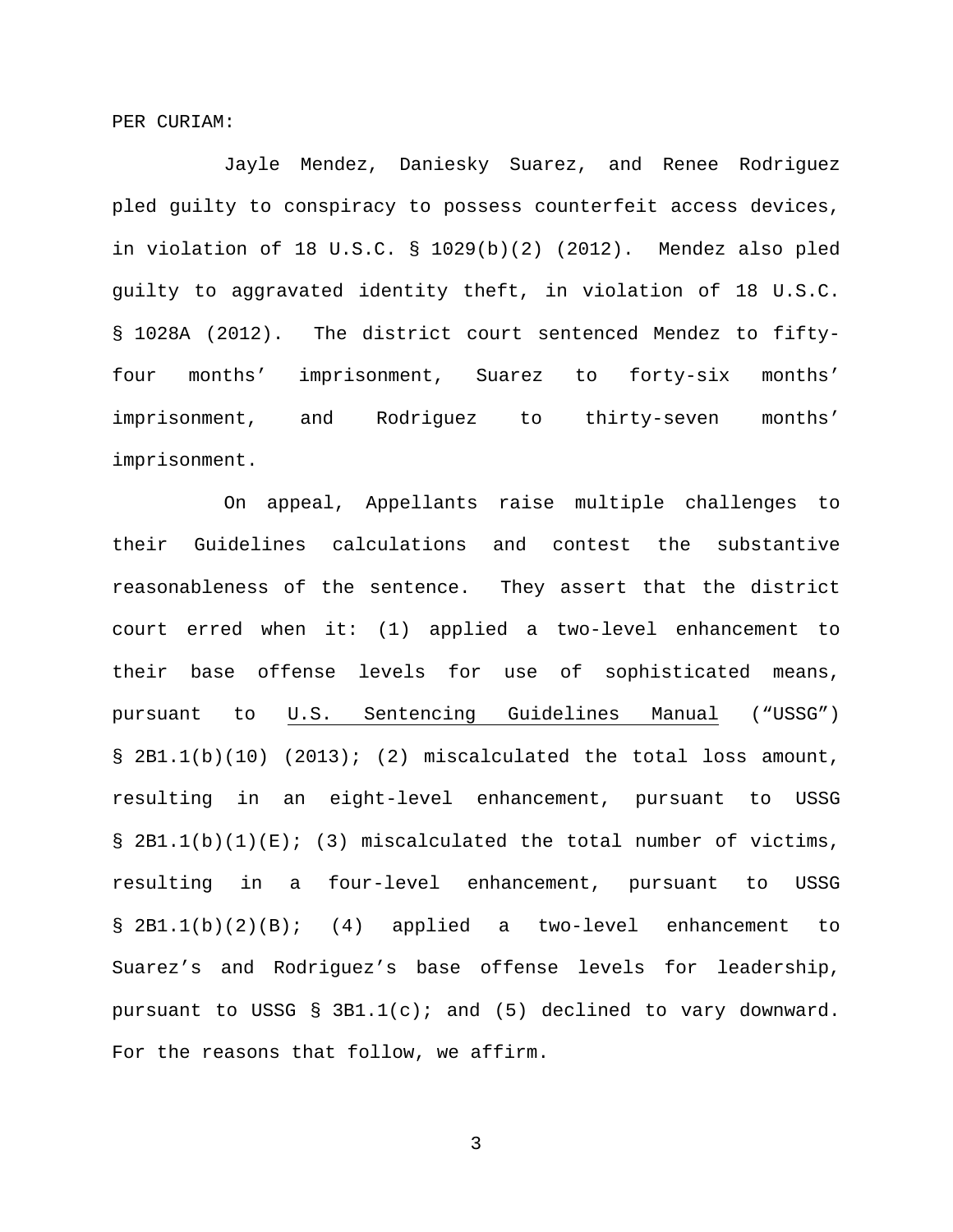We review a sentence for reasonableness, applying a "deferential abuse-of-discretion standard." Gall v. United States, 552 U.S. 38, 52 (2007). We first consider whether the sentencing court committed "significant procedural error," including improper calculation of the Guidelines range, insufficient consideration of the 18 U.S.C. § 3553(a) (2012) factors, and inadequate explanation of the sentence imposed. Id. at 51; see United States v. Lynn, 592 F.3d 572, 575 (4th Cir. 2010). In assessing Guidelines calculations, we review factual findings for clear error, legal conclusions de novo, and unpreserved arguments for plain error. United States v. Strieper, 666 F.3d 288, 292 (4th Cir. 2012). We will find clear error only when, "on the entire evidence[,] [we are] left with the definite and firm conviction that a mistake has been committed." United States v. Cox, 744 F.3d 305, 308 (4th Cir. 2014) (internal quotation marks omitted).

If we find the sentence procedurally reasonable, we also consider its substantive reasonableness under the totality of the circumstances. Lynn, 592 F.3d at 578. The sentence imposed must be "sufficient, but not greater than necessary, to comply with the purposes" of sentencing. 18 U.S.C. § 3553(a). We presume on appeal that a within-Guidelines sentence is substantively reasonable, and the defendant bears the burden to "rebut the presumption by demonstrating that the sentence is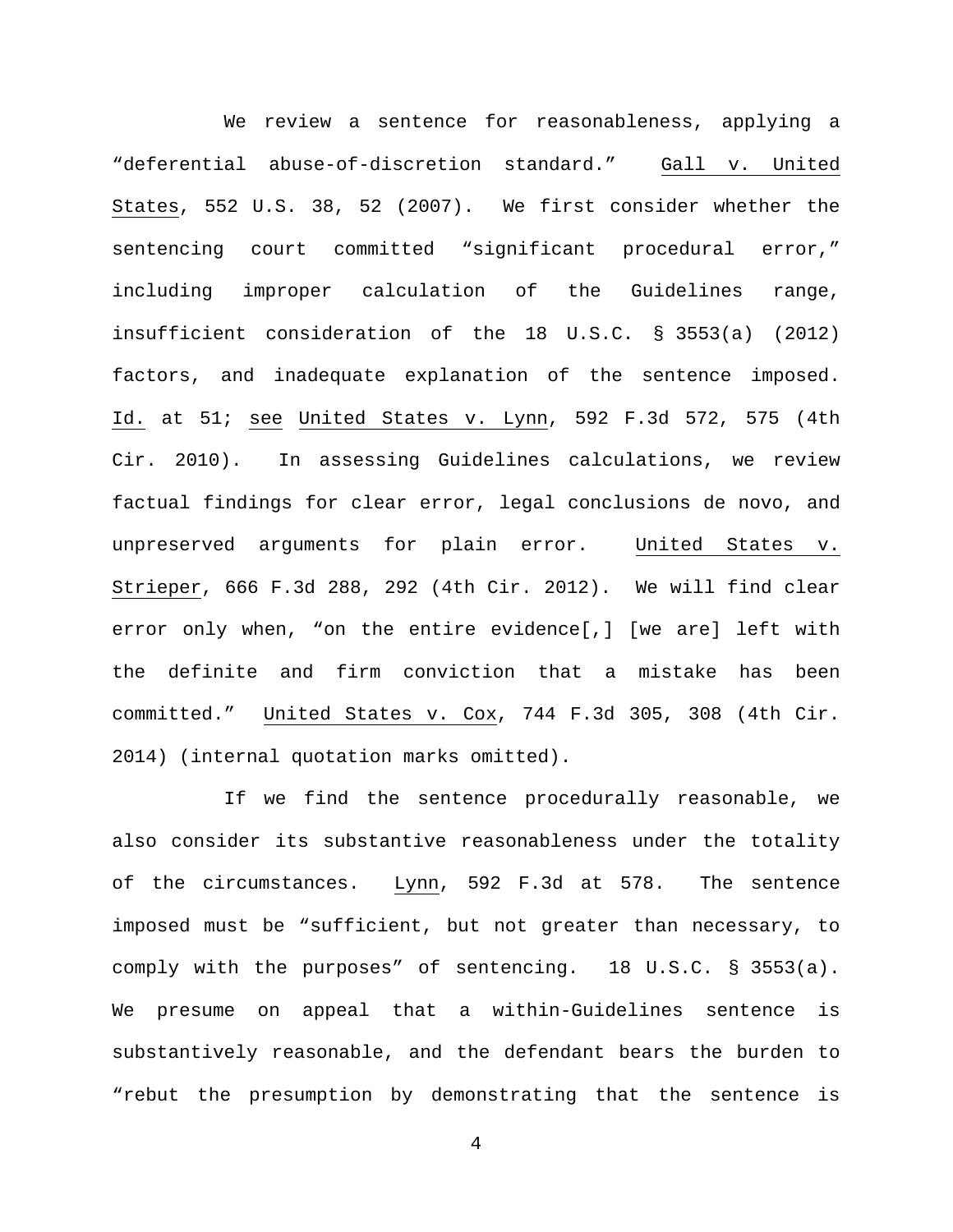unreasonable when measured against the § 3553(a) factors." United States v. Montes-Pineda, 445 F.3d 375, 379 (4th Cir. 2006) (internal quotation marks omitted).

We first address Appellants' argument that the district court erred in applying the two-level enhancement for sophisticated means. The sophisticated means enhancement applies when a defendant employs "especially complex or especially intricate offense conduct pertaining to the execution or concealment of an offense." USSG § 2B1.1 cmt. n.9(B). While the scheme must involve "more than the concealment or complexities inherent in fraud," United States v. Adepoju, 758 F.3d 250, 257 (4th Cir. 2014), courts can find that a defendant used sophisticated means even where he did "not utilize the most complex means possible to conceal his fraudulent activit[y]." United States v. Jinwright, 683 F.3d 471, 486 (4th Cir. 2012). Moreover, a defendant's individual actions need not be sophisticated so long as the scheme as a whole is sophisticated. Adepoju, 756 F.3d at 257; Jinwright, 683 F.3d at 486.

Appellants' scheme was sufficiently complex to support this enhancement. They not only obtained 198 stolen credit card account numbers, but also disguised their fraudulent purchases by encoding stored-value cards with the stolen account numbers, making their purchases appear as legitimate transactions.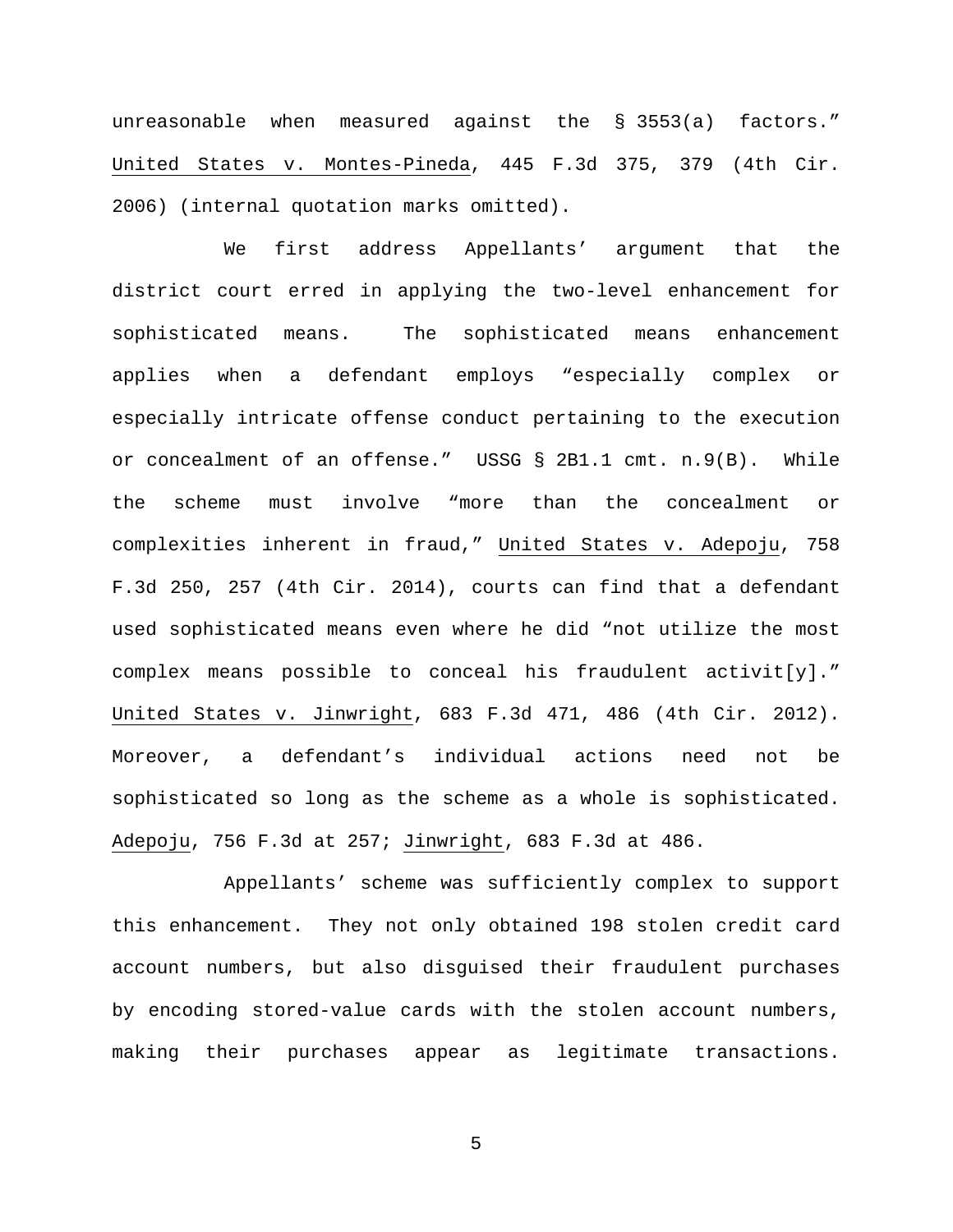Appellants' assertions regarding relocation are unpersuasive because the totality of the offense was otherwise sophisticated.

Moreover, the district court's application of this enhancement did not result in impermissible double counting. "Double counting occurs when a provision of the Guidelines is applied to increase punishment on the basis of a consideration that has been accounted for by application of another Guideline provision or by application of a statute." United States v. Reevey, 364 F.3d 151, 158 (4th Cir. 2004). "[T]here is a presumption that double counting is proper where not expressly prohibited by the guidelines." United States v. Hampton, 628 F.3d 654, 664 (4th Cir. 2010). Here, neither USSG § 2B1.1(b)(10) nor (b)(11) contains language prohibiting double counting as to the provisions applied to Appellants. Further, as discussed above, the sophisticated means enhancement is supported by factors beyond the mere possession of device-making equipment and production of counterfeit access devices.

We next address Suarez's and Rodriguez's argument that the district court incorrectly calculated the total loss figure.<sup>[\\*](#page-5-0)</sup>

<span id="page-5-0"></span> <sup>\*</sup> Appellants contend that Mendez did not object to the loss calculation at sentencing and, therefore, waived appellate review. A review of the record, however, reveals that Mendez objected to the loss enhancement in a written submission and at sentencing. From Appellants' brief, it appears that Mendez does not assert this issue on appeal; however, even if he did, Mendez would not be entitled to relief as explained above.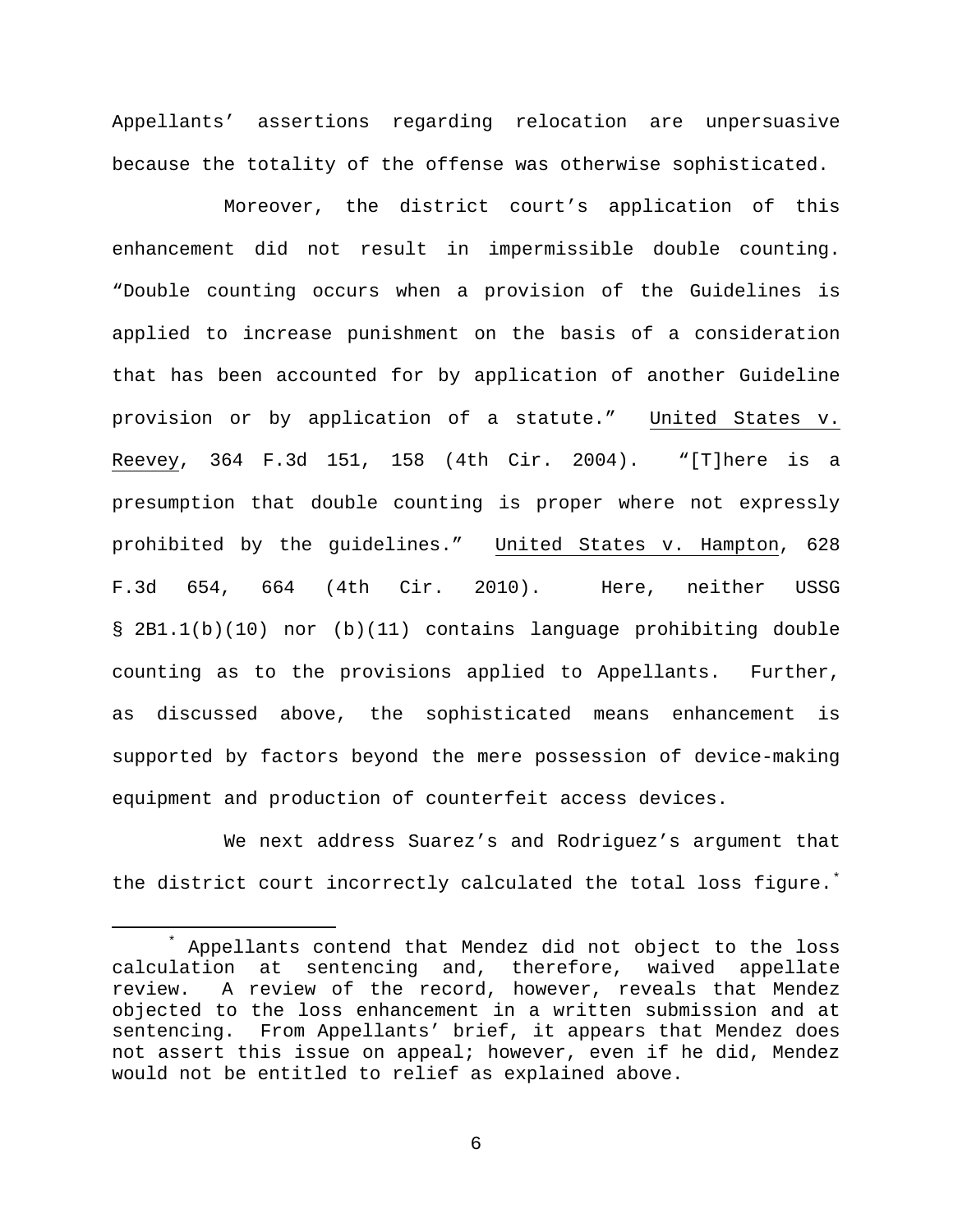The district court "need only make a reasonable estimate of the loss." United States v. Cloud, 680 F.3d 396, 409 (4th Cir. 2012) (internal quotation marks omitted). Generally, "loss is the greater of actual loss or intended loss." USSG § 2B1.1 cmt. n.3(A); see USSG § 2B1.1 cmt. n.3(A)(i) (defining "actual loss" as "reasonably foreseeable pecuniary harm that resulted from the offense"). Special rules govern determinations of loss in cases involving stolen or counterfeit credit cards and access devices. USSG § 2B1.1 cmt. n.3(F)(i). In such cases, "loss includes any unauthorized charges made with the counterfeit . . . or unauthorized access device and shall be not less than \$500 per access device." Id.

We find no clear error in the district court's calculation of total loss. In adopting the PSRs, the court used the \$500-per-device multiplier in accordance with USSG § 2B1.1 cmt.  $n.3(F)(i)$ , resulting in a loss that reflected both the loss from used cards and the reasonably foreseeable loss from unused cards. This was a reasonable estimate based on a preponderance of the evidence.

We next address Suarez's and Rodriguez's argument that the district court incorrectly calculated the total number of victims, resulting in a four-level enhancement. A review of the record reveals that this issue was not preserved below; thus, we review for plain error. Strieper, 666 F.3d at 292. To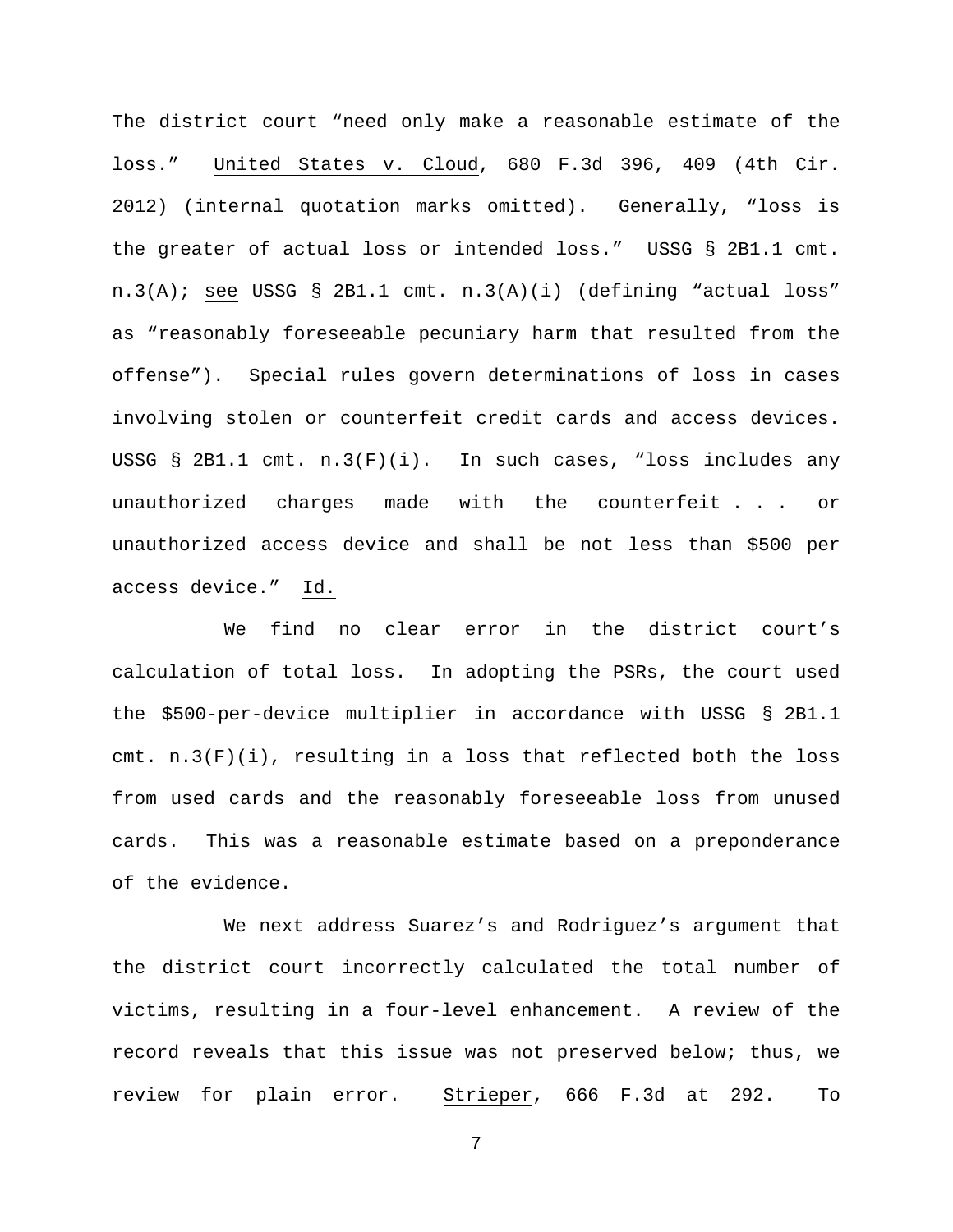establish plain error, an appellant must show "(1) that the district court erred, (2) that the error is clear or obvious, and (3) that the error affected his substantial rights, meaning that 'it affected the outcome of the district court proceedings.'" United States v. Webb, 738 F.3d 638, 640-41 (4th Cir. 2013) (quoting United States v. Olano, 507 U.S. 725, 732-34 (1993)). Suarez and Rodriguez fail to satisfy their burden. Even assuming they adequately establish that the district court erred, they make no assertions that such error was clear or obvious or affected their substantial rights. See Lynn, 592 F.3d at 580 & n.5 (requiring appellant to show that error affected his substantial rights). Therefore, we discern no reversible error in the district court's victim calculation and resulting enhancement.

We next address Suarez's and Rodriguez's challenge to the leadership enhancement. To qualify for the two-level enhancement, a defendant must have been "an organizer, leader, manager, or supervisor in any criminal activity" that involved fewer than five participants and was not otherwise extensive. USSG § 3B1.1(c). "Leadership over only one other participant is sufficient as long as there is some control exercised." United States v. Rashwan, 328 F.3d 160, 166 (4th Cir. 2003). A preponderance of the evidence supported the finding that Suarez and Rodriguez exercised some degree of control over both the